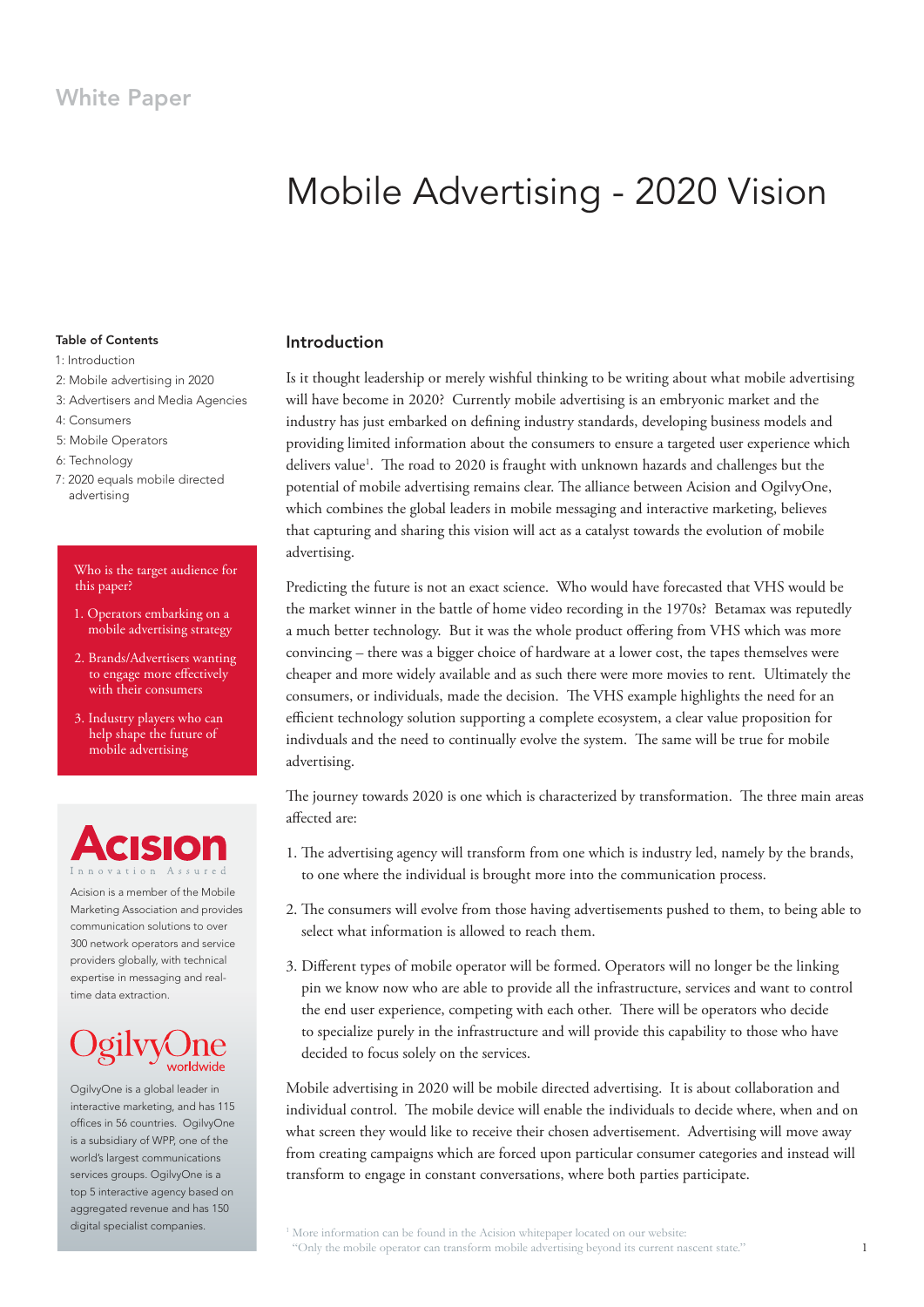What is the futuristic landscape and why is mobile advertising in 2020 much more than targeting billions of pre-qualified consumers?

### Mobile advertising in 2020

Mobile advertising in 2020 will be mobile directed advertising which is selected and chosen by the individuals themselves. Individuals and not consumers; consumers remain a group or type of person which conforms to a pre-deined segment by the brands. Individuals, on the other hand, are fully independent, they may let you know them or part of them but they will never let a brand own them. It is the individual who will be the pivotal player in the mobile advertising domain of the future and the mobile device will be a technological representation of them. The mobile phone will transform from being seen as a new personalized channel to receive advertisements on; to a device which will orchestrate where, when and how selected advertiser's information will be delivered.

The mobile device will evolve into a data conductor. What was pure fiction in the film Minority Report where electronic billboards are personalised as an individual is in close proximity to them may well be possible by using the technology contained within your mobile device. Near Field Communication<sup>2</sup> (NFC) allows a rudimentary interpretation of this already and as we progress to 2020 this will become more advanced.



*Instead of the billboard changing as an individual walks past, a personalised, relevant advertisement*  will be sent directly to their mobile device. The car will have different meanings depending on the *individual's preferences – for one it could mean purchase, another it could be rental or inally it may mean accessorise.* 

The time when humans become the ultimate mobile device through integrated chip technology in the body is hopefully a long way off yet.

However, what will change in 2020 is that it will no longer be the advertisers and media agencies deciding which consumer segment to target via which channels based on their demographic and usage profiles. Instead we will see individuals identifying brands which match their own needs or interests and granting them permission to reach them. In many ways, each individual creates their own digital cog which powers the selection of brand information. It will be much more than advertisements which, if they match the digital cog, can be received.

<sup>2</sup> Near Field Communication or NFC, is a short-range high frequency wireless communication technology which enables the exchange of data between devices.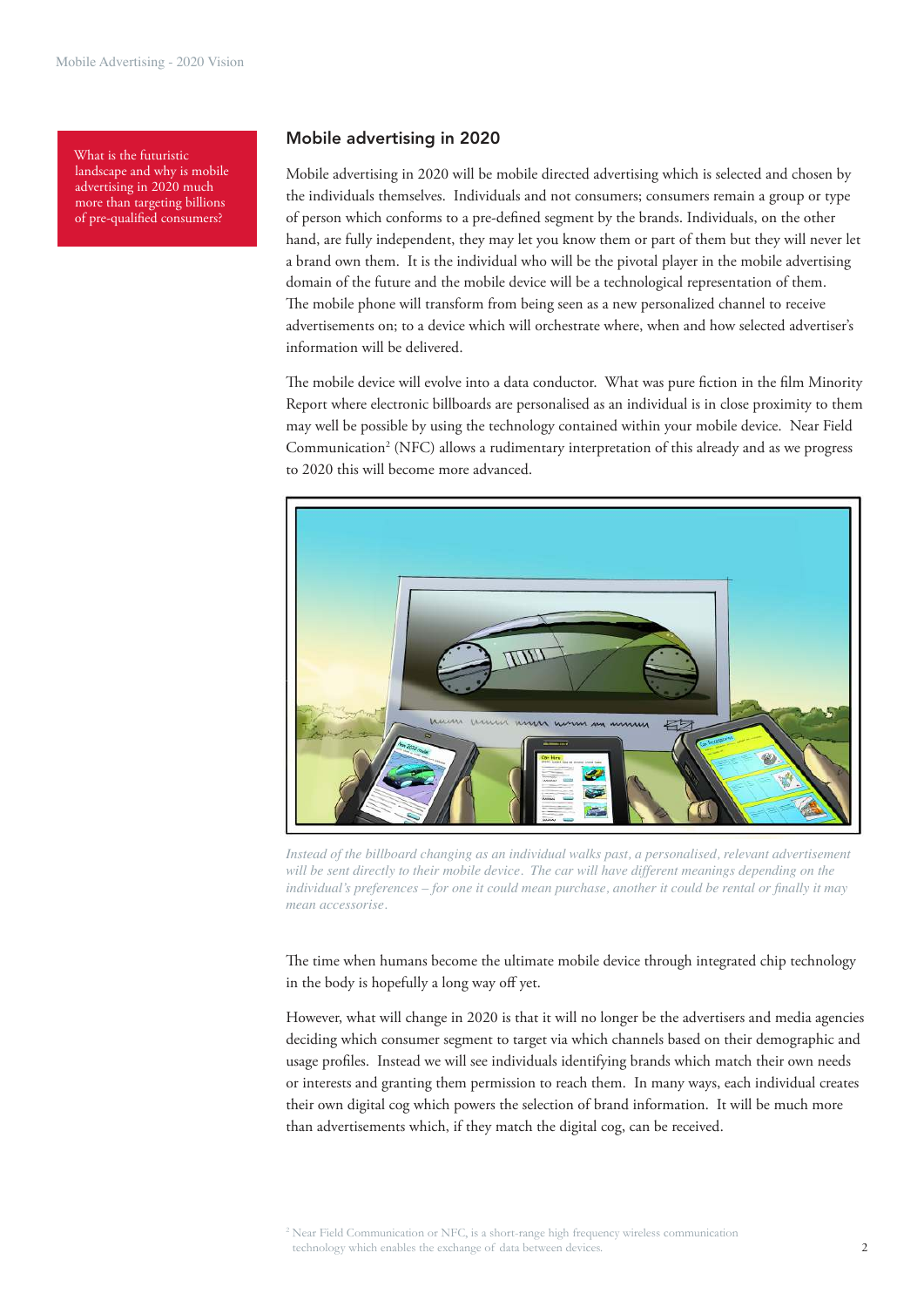Successful brands in 2020 will be those which collaborate with individuals, include them in communities and rating of their products or services. Converting advertisements into purchases will be driven more by peer advocacy than the power of an advertising campaign. How have my immediate friends and family rated this? Or in a broader context how does my wider online community rate this? Building communities and interaction will be the underlying attributes of this transformation from merely campaigns to a constant conversation. It is worth noting that advertisers in this context are more than today's global brand names. They can be small, medium enterprises or even individuals themselves through community based peer advertising: the e-Bay of the future.



*Technology developments will enable day to day objects to become hyper-connected. The interactive table in the bar will provide local advertising for taxi companies, offer integrated mobile payment mechanisms and individual promotions.* 

# Advertisers and Media Agencies

From a mobile advertising point of view, brands/advertisers are yet to come to the party. Within their budget for advertising there is no separate line item for mobile. It is dependent on the individual advertiser (or their media agency) as to whether they are innovative and daring enough to utilise some of the online internet budget and divert that to mobile advertising.

According to Informa Telecoms & Media, Proctor & Gamble, the world's largest advertiser, believed to be spending around USD 6 billion on advertising in 2008, has a meagre USD 10 million allocated for mobile advertising. That is only 0.17% of its overall advertising budget.

#### **Metrics and Measurement**

Hesitation by advertisers to fully participate in mobile advertising is in part due to the lack of measurement and metrics to prove the efectiveness of a campaign. For mobile advertising to deliver on its promise, it is essential that advertisers can be provided with reassurance of real measurement metrics; not only as to the relevancy of pre-qualification for the consumer target audience but also as to the efectiveness of the campaign itself. In the advertising world the required metrics revolve around reach, frequency, relevancy and ROI.

What does it mean for the key stakeholders and what characteristics will become apparent?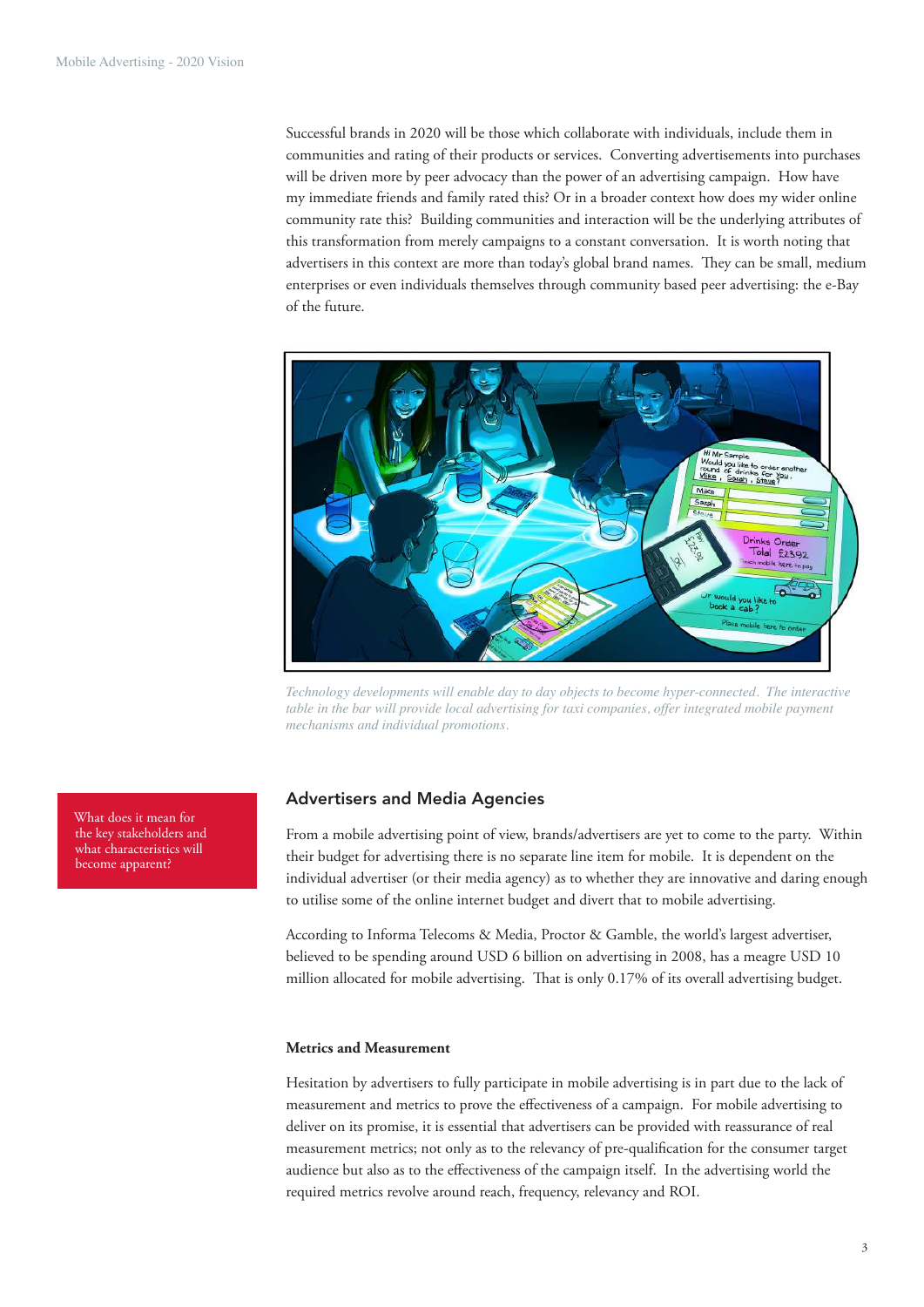Work is underway by the GSMA and other organisations to establish industry agreed metrics for the mobile channel. Additionally it is important that the mobile metrics can be easily included into the advertisers' dashboard as to how that channel performs in comparison to other more traditional ones which they are used to. Having separate reports and information will only compound mobile's segregation.

With the establishment of industry agreed metrics, the next development along the way to 2020 will be that Reach will be overtaken in terms of Value for advertising measurement. Currently the number of people or Reach achieved by a campaign is one of the key success criteria. In time this will change to the Value of the advertisement. This Value could be the ratio of converted purchases or the like.



*Interaction between the devices (TV and mobile, for instance) can increase the purchase conversion rate.* 

#### **Preferences**

In order to achieve this transition from Reach to Value it is essential that more is known about the audience. Here we will see a greater reliance on preferences. Profiles will be garnered through a wider dialogue with the end users. Although some information can be gathered from the operator's network and existing knowledge databases this needs to be supplemented. Information about someone's preferences and desires provides a window into their purchasing behaviour.

Although someone may like cars it may well be only a particular brand of car. Knowing this information is critical. These links between individuals and their preferred brands can be called vaporframes<sup>3</sup>. They are the invisible links that connect the brands we live with together. With vaporframes it becomes really clear where one's dependencies and loyalties lie.

#### **Facilitated advertising**

he greater the understanding about individual's preferences and way of life will translate into a deeper relationship between the brands and the individual. Facilitated advertising is breaking down the barriers between the brands and the individuals who will purchase and

<sup>&</sup>lt;sup>3</sup> The concept of a vaporframe is defined in "The Communication Ideal" which is available to download: http://www.everysingleoneofus.com/communication-ideal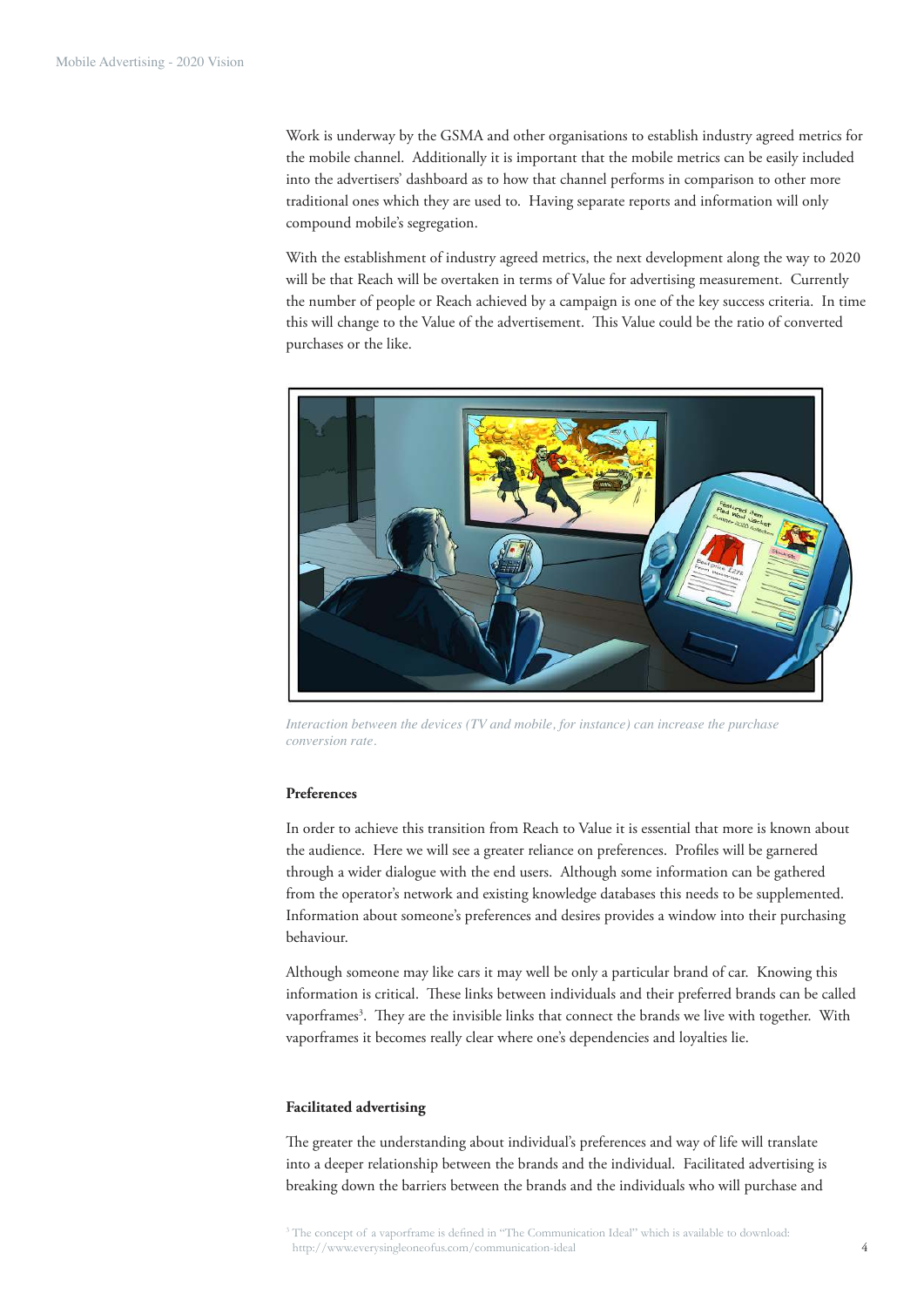use the products/services. Some brands are already making this step through the creation of communities. Nike, for instance, encourages this interaction and will benefit from the closer relationship giving it an edge going forward with its product evolution and advertising.

#### **he Advertising Agency**

The advertising agency has always added the greatest value when it offers deep insight into the composition, needs and motivation of a specific target audience.

As audiences have fragmented, the channels to reach them have multiplied, and digital technology has increased potential to gather ever-deeper levels of individual data. As well as ofering the means to measure the efectiveness of communication eforts as never before.

For agencies this new era means dramatic change. Ideas become more important than speciic media channels, and need to be capable of lourishing in many diferent media contexts. Pushing messages out to unwilling consumers is replaced with producing ideas and content that individuals will seek out and incorporate into their own world. Agencies need to be constantly on the look out for new ways for the brands they represent to be relevant and helpful to their target customers. The primary responsibility of the agency is to articulate a big idea or even better a big ideaL<sup>TM4</sup> that a brand can stand for and to use this common ground with individuals to build a trusted relationship.

#### **Collaborative advertising**

True collaborative advertising can now flourish. The barriers between the brands and the individuals who use their product/services in their day-to-day lives have now been blurred. Brands will be shaped by the intrinsic needs of the individuals instead of merely testing or sampling their ideas on a focus group. Here the individuals lead the way.

The reason behind the drive towards this is that when people are part of the commercial conversation, the effectiveness is undeniably greater. This is a radical step but one which will happen gradually over time. Advertisers which currently focus their brand perception and how to market it will be naturally worried about what may happen to their brand by allowing this open collaboration to take place. However, in terms of brand perception in the market place, understanding advocacy amongst peers and user experience enhancement opportunities would appear to considerably benefit from this collaborative type of approach.

# Consumers

It is broad consumer segments which epitomise mobile advertising today. The foundation for mobile advertising is that it should be targeted and relevant. After-all the advertisements are being received on the end user's most personal of devices. The ubiquitous nature of mobile phones, which are always with us and normally always turned on, ofers the promise of being able to send targeted advertisements based on behavioural preferences, usage patterns and location, wherever we are and at any time of the day.

Currently this promise is not being met. The information needed to be able to provide this level of targeting is fragmented. In many ways mobile advertising today is semi-targeted. That

Successful advertisers will be those who build a big ideaL™ that a brand can stand for and use to build a trusted relationship with individuals through engagement and collaboration.

<sup>4</sup> Ogilvy's philosophy of the big ideaL™ is where all brand communications are part of an overarching aspirational thought. This provides consistency in positioning and tone while allowing maximum creative freedom for the individual disciplines that express the brand. Big Ideals are platforms for big ideas.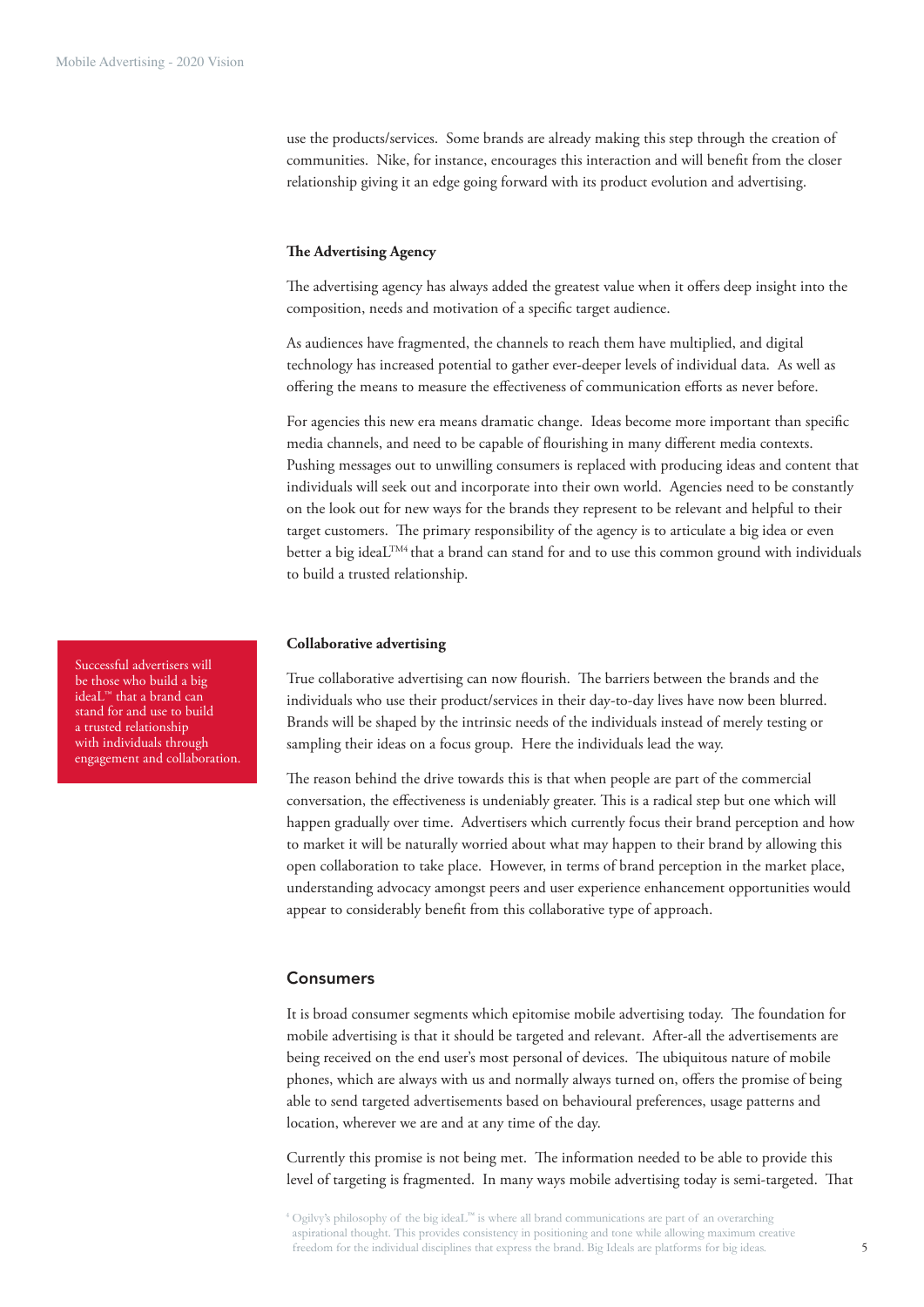is to say that there is a level of information being gathered be it from behavourial patterns or supplemented through interaction.

#### **Global Opt-in**

The evolution of preference management will resolve this over time. An accelerator of this will be the nature of mobile advertising. Currently this varies across the world. Some countries require individuals to opt-in to receive mobile advertising and others have the opposite view that unless people opt-out advertisements will be sent. Our prediction is that the opt-in model will prevail globally.

It is through the agreement to receive advertisements that the supplementary information needed to make the advertisements more relevant and targeted can be achieved. The opt-in scheme provides individuals with more possibility to control their mobile advertising experience.

#### **Peer Advocacy**

here will be a greater involvement between advertisers and consumers. One manifestation of this, which will be led very much by individuals, is that of peer advocacy. This is something which has been driven by the social networking sites.

here is nothing more powerful in advertising terms as personal recommendation. One can recommend to another that something should be used, engaged with or bought as easily as recommending that should be avoided. This concept is already gaining momentum in the online world, for instance, most people will check Trip Advisor before booking into an unknown hotel to see what other people have said about the establishment. This is very powerful, even comments from a total stranger can affect your decision.

Peer advocacy in the future will develop to include monetizing these recommendations. It will progress beyond good citizenship to share recommendations or cautionary notes into a mechanism which is rated. The influencers will be incentivised through financial rewards, for example, where they have clearly contributed towards a converted purchase.

Going forward, people's buying behaviour will be driven not only by the efectiveness of the advertisement but by the peer advocacy surrounding that particular item or brand.

#### **Brands targeted**

he transformation from brand led advertising will be driven by individuals selecting what brand information is allowed to reach them.

Each individual will have a digital cog which matches the needs of the individual to their brand affiliation in their vaporframe. This digital cog is essentially the mechanism which controls which advertisements are received by an individual. In some ways this is advancement on inventory management but from the individuals' perspective. The ease to which this digital cog can be re-adjusted ensures that the brands being targeted have a higher propensity to match the ever changing needs of the individual.

It is this pulling of specific marketing material which will define the future of mobile advertising.

Mobile advertising in 2020 for the consumer is very much about the individual being in control of their own user experience.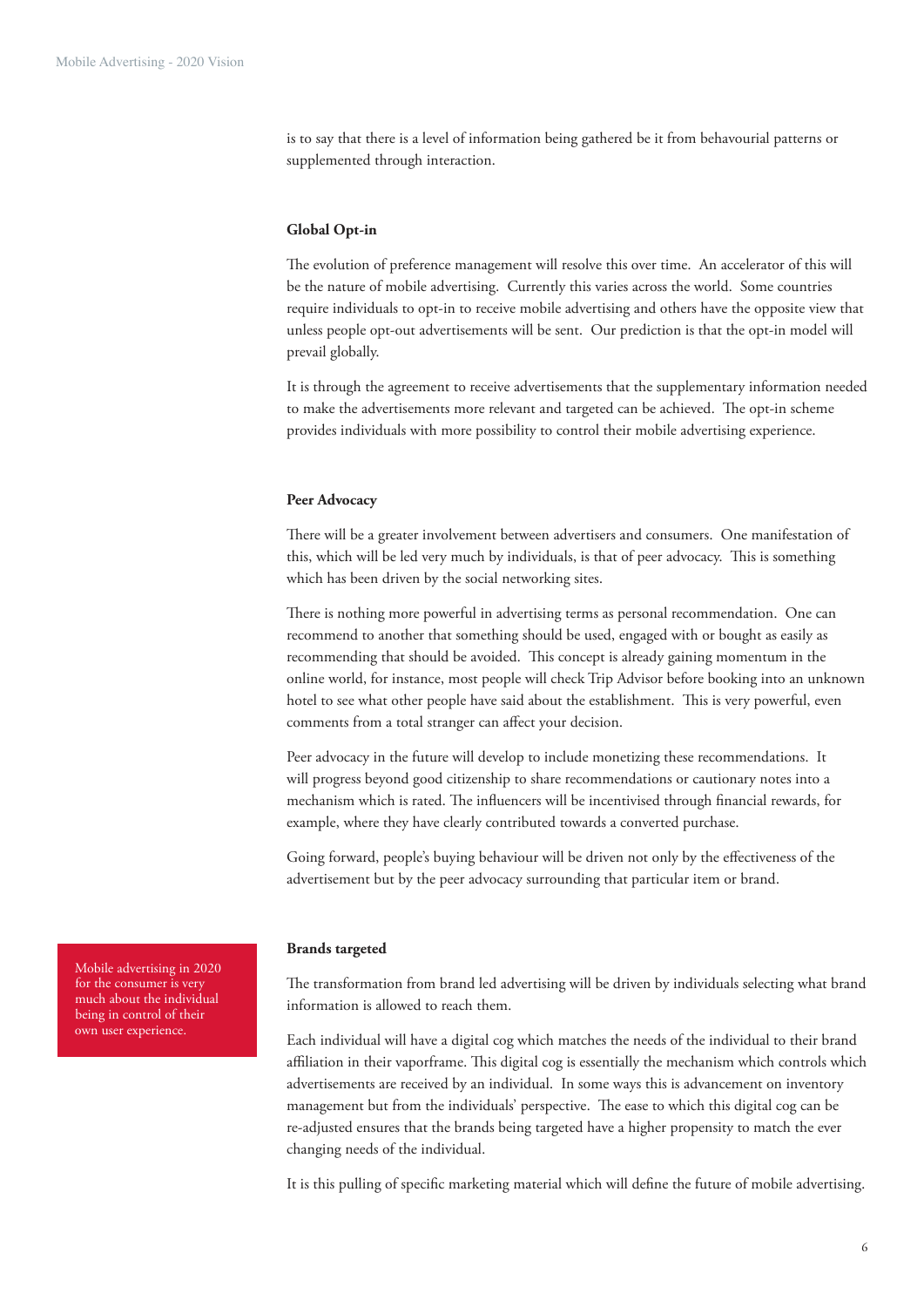#### **Serendipity**

Humans can be creatures of habit. It is easy to get stuck in a rut and not be open to new ideas or solutions. By having a future where individuals select only the brands that they are familiar with or ones which their peers have recommended could stile innovation in the market. How will new comers to the market ever be included in a vaporframe or being included in a digital cog to be requested to send marketing material?

here has to be an element of serendipity. Admittedly this should not develop into a futuristic name for spam. As part of the digital cog there needs to be an element which captures interests or recommendations from others which can expand to your vaporframe. Instead of a friend waiting to see you or call you to tell you about a new experience or product which they have found, they should be able to immediately push this information to you which is then accessible via your mobile device.

It is all about developing levels of trust and having the power to grant access to either friends or even allowing some trusted brands to include information into the recommendations area.



*Recommendations can come from trusted advertisers (for instance your supermarket) either onto a household screen (such as the front of a fridge) or directly to your mobile device.* 

Mobile advertising in 2020 is very much about the individual being in control of their own user experience through collaboration and recommendations in terms of peer advocacy.

## Mobile Operators

Currently from a mobile operator perspective mobile advertising ofers the promise of a new revenue stream. Mobile advertising for the operators is still a new phenomenon currently. Some mobile operators are gingerly entering the market place with predominately single channel solutions focusing on for instance WAP banners or SMS push campaigns. There are still many operators for whom mobile advertising is not on their radar screen. They are currently immersed in dealing with the exponential growth of mobile subscribers and therefore quality of service and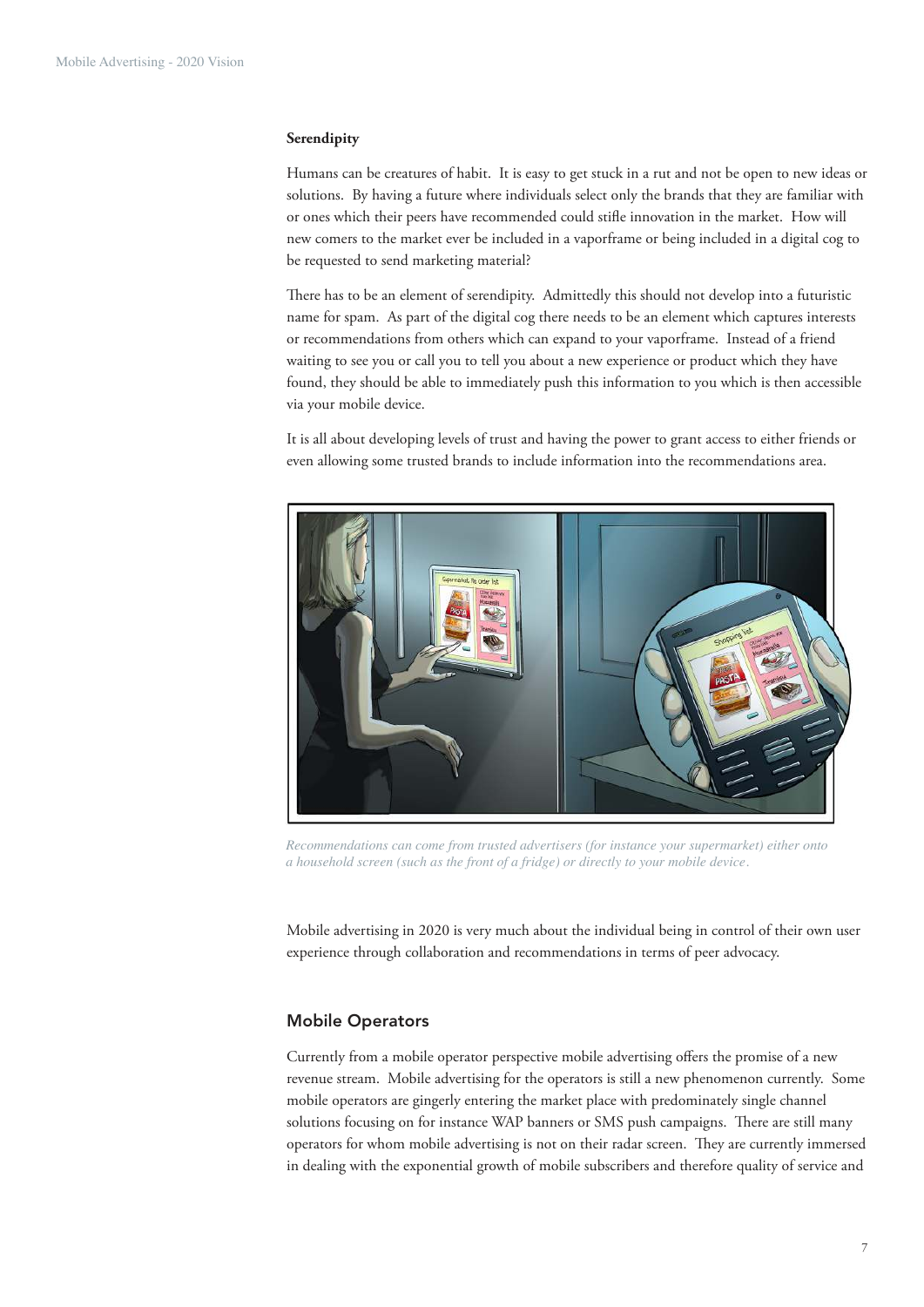availability of their core network services is more pressing. However, for other operators who are facing declining ARPU in countries where the battle to market share has been fought and mobile penetration has exceeded or is almost exceeding 100% their focus has been turned to other ways to generate revenue. Here mobile advertising becomes a consideration.

#### **Ad-supported models**

As well as the promise of providing a new revenue stream it was touted that mobile advertising would allow operators to ofer new services free to their subscribers, with advertising subsidising that cost. Although this may happen in a limited number of cases, it is more likely that the future of mobile advertising will allow for ad-supported models instead of completely ad-funded scenarios. This is equally relevant for social networking; more will be available via an adsupported model.

Currently the revenue flowing over the mobile channel in terms of advertising dollars is still very small compared to the operators other revenue sources, for instance, SMS. According to eMarketer, in 2007 the global spending on mobile advertising totalled USD 2.7 billion. Although Informa Telecoms & Media predicts this is set to increase to become a USD 12 billion industry by 2013 there will not be sufficient revenue generated by mobile advertising for adfunded models to become the norm.

#### **Inventory**

In order to secure any mobile advertising revenue mobile operators need to be able to provide inventory to the brands and media agencies. For advertisers to be able to select the target audience the operators need to provide information about their subscribers (inventory).

However, for efective targeting to be possible, especially relating to pre-paid subscribers this additional information will need to be supplemented. This can be gleaned through subscriber portals, opt-in schemes or through dialogues to gain information about preferences.

Despite enriching this information it can be argued by the brands that information collated across a country would be more valuable than having data from each of the individual national operators. Currently media agencies have to negotiate deals with each of the operators instead of having just a single access to all the mobile users in that particular country.

As we progress down the road to 2020 we will see a shift in this aspect of inventory management. Firstly we are likely to see mobile operator group wide consolidated inventory becoming available. Global operators such as Vodafone or Telefonica should be able to collate their inventory data and have a parameter for country being available.

However, it is the second step which will be more powerful from a brand perspective. Although we acknowledge that there are global brands, Coca Cola, Nike to name a couple; these brands do not buy advertising on a global basis. They buy at a national or country level. Therefore it is when the mobile operators within a particular country are able to consolidate their inventory across their entire subscriber base that the revenue from mobile advertising will increase dramatically.

Mobile advertising in 2020 ofers both advertisers and individuals a more holistic experience.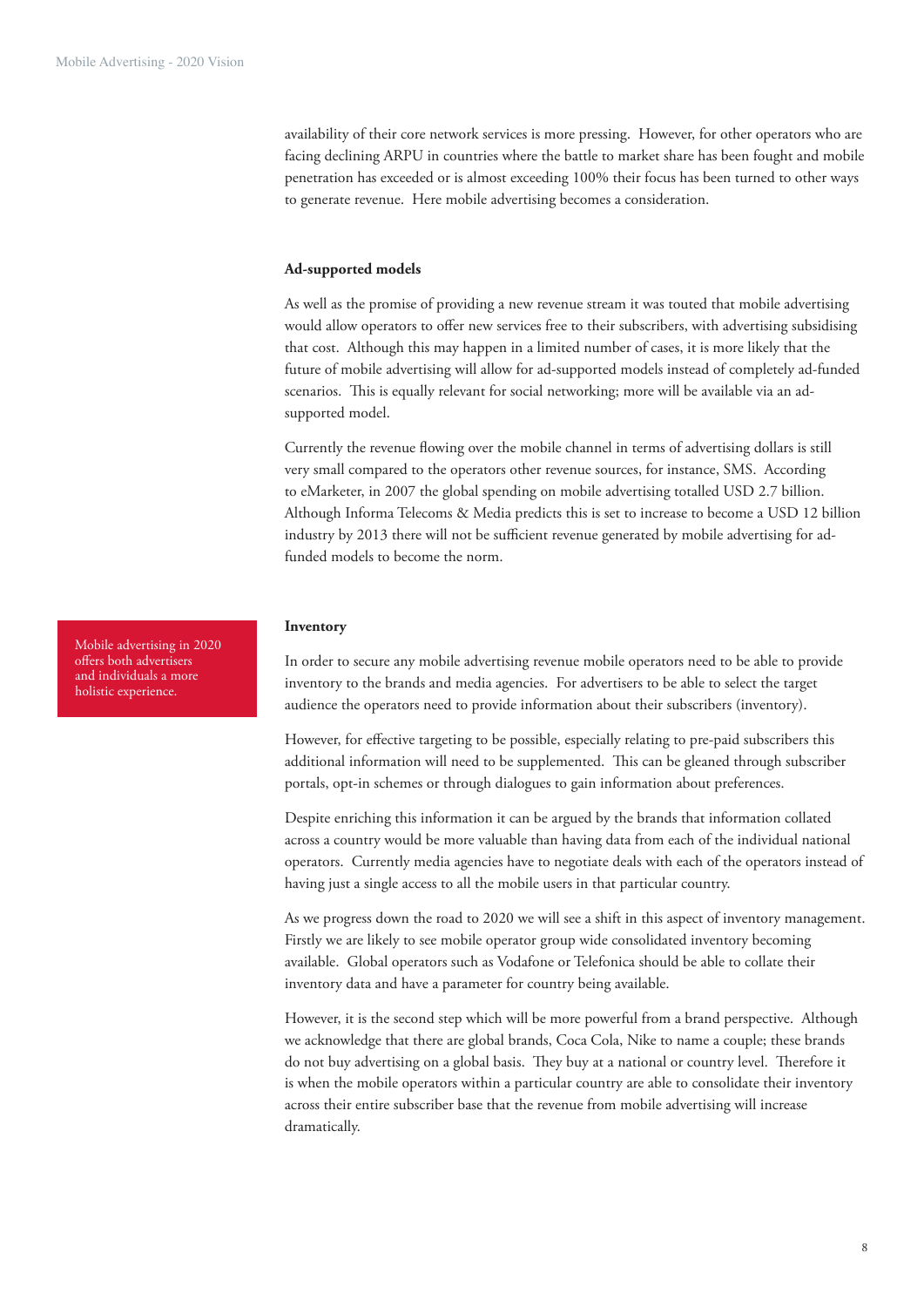#### **Operator segmentation**

Segmentation will start to take place within the operator domain. In the future we will no longer have the behemoths which are responsible for all aspects of the mobile service. This segmentation has already happened in other industries. For instance, in the UK the rail network has been broken down into diferent companies who manage the rails and infrastructure to those which manage the trains and service. The same is true for the airports. No longer does one single organisation manage the terminals, baggage logistics, catering and planes. In fact there is a separate company – SITA.aero which manages the entire IT infrastructure.

It is this level of segmentation which be introduced within the mobile operator domain. Some operators will gravitate towards providing the services whilst others will excel at being the bit pipe and provide that capability to the service companies. What does that mean for mobile advertising in 2020?

his operator segmentation should ultimately be a positive transformation for the future of mobile advertising. It will enable the operators to excel at what they deem to be their core capabilities. For those concentrating on supplying infrastructure this will mean that their eforts and budgets can focus on the required technology requirements to make channels such as broadband or other multimedia rich channels such as IPTV a success. Going forward the sheer cost involved in rolling out these new technologies may not have to be recouped from charging the end user more for a particular service but governments may well start funding this implementation.

he service focused operators will be able to secure the capabilities required for delivering the services at a non exorbitant rate and therefore be allowed to concentrate on establishing the commercial agreements and seeking new innovative offerings to attract and retain their subscribers.

# **Technology**

he majority of these transformations require the supporting technology to advance, without which mobile advertising in 2020 will not come to fruition.

#### **Network evolution 2.5G to 4G**

he 2.5G and 3G networks provide adequate capabilities for the mobile advertising which is currently in use. However, this isn't to say that improvements cannot be made. Setting the user experience aside, the speed at which some data is displayed via the mobile internet is still sluggish. Therefore the possibilities of the ultimate user experience on IPTV or video on demand is still limited.

Although it is believed that the future capabilities of wireless are inherent in 3G it requires the adoption of 4G to make a diference in terms of data speed and hyper connectivity. 4G networks will be based on Internet protocol (IP), the standard used for sending data over the Internet and other packet-switching networks. This means that unlike today's 3G networks, which are circuit-switched with an overlay of data carrying capabilities, 4G networks will be entirely packet switched. This will allow 4G networks to deliver data throughput to mobile users as high as 100 megabits per second (Mbps), with, it's hoped, an evolutionary path to gigabit speeds.

Operators will continue to play an important role in the evolution of mobile advertising but the scope of their roles will change in line with their own strategic ambitions.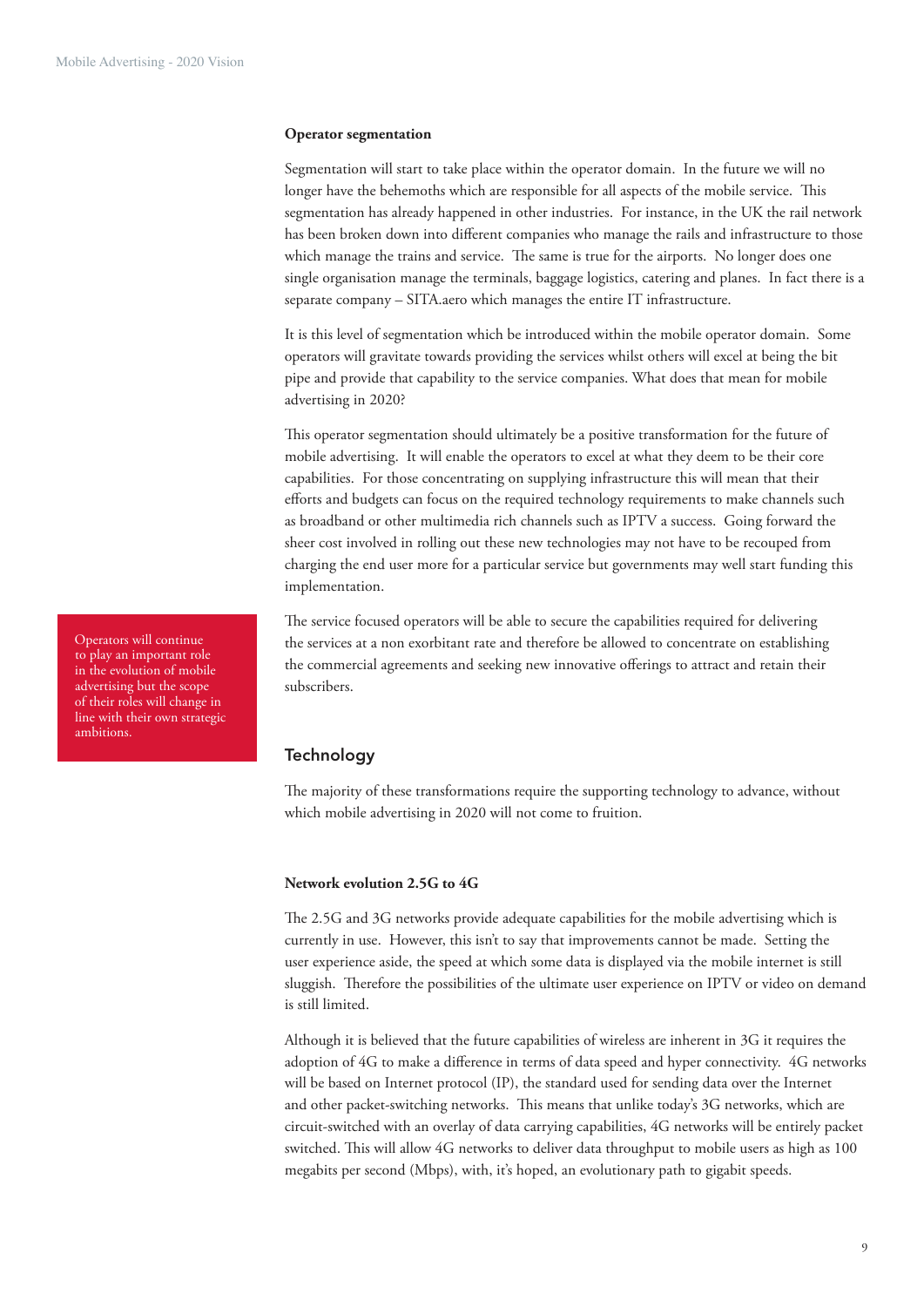In addition to the speed, 4G networks will feature a higher level of security than existing wireless technologies provide and better implementation of quality of service (QoS) techniques for ensuring smooth flow of time-sensitive data, such as video and voice.

Ultimately with 4G wireless, the user shouldn't see any diference between the wired or wireless network, and will have multiple options for connectivity. It is hoped that in-car connectivity, consumer devices, combination of applications, technology and devices, all of these should act together. What this means for mobile advertising is potentially momentous.

The hyper-connectivity concept which is all about multiple connections, wire-line and wireless together within one subscription which is tied to the user not the device or network being used, allows mobile advertising to easily cross the boundaries between devices. This will allow us to decide which screen we would like to receive the advertisement on: the mobile device, the screen on the back of the airline chair, in the game which we are playing or e-book which we are engrossed in, etc, etc. With the bandwidth being IP, it will mean that the request for advertisements is from the mobile device but the delivery to the chosen screen will utilise the most relevant technology. This should provide the underlying requirements for mobile directed advertising.



*Hyper-connectivity will result in mobile advertising being able to easily cross the boundaries between devices, not limited to only the mobile phone.* 

# **Year of mobile**

With the introduction of the smart phones, mobiles have already evolved into small PCs from which you can call, text, surf the web and much more.

here was a lot of speculation that 2009 is the year of the mobile. From our point of view it can only be the year of the mobile if and when users do more with their mobile than anything else. And here this means the majority of the population does more with their mobile not just the tech savvy few with the high end devices. It is when the mobile device is truly used for all the touch points in your life.

For the year of mobile to dawn essential capabilities such as full payment integration needs to have taken place. This will require integration with the credit card facilities and other payment mechanisms. Other evolutions such as integration with TVs and other media devices to allow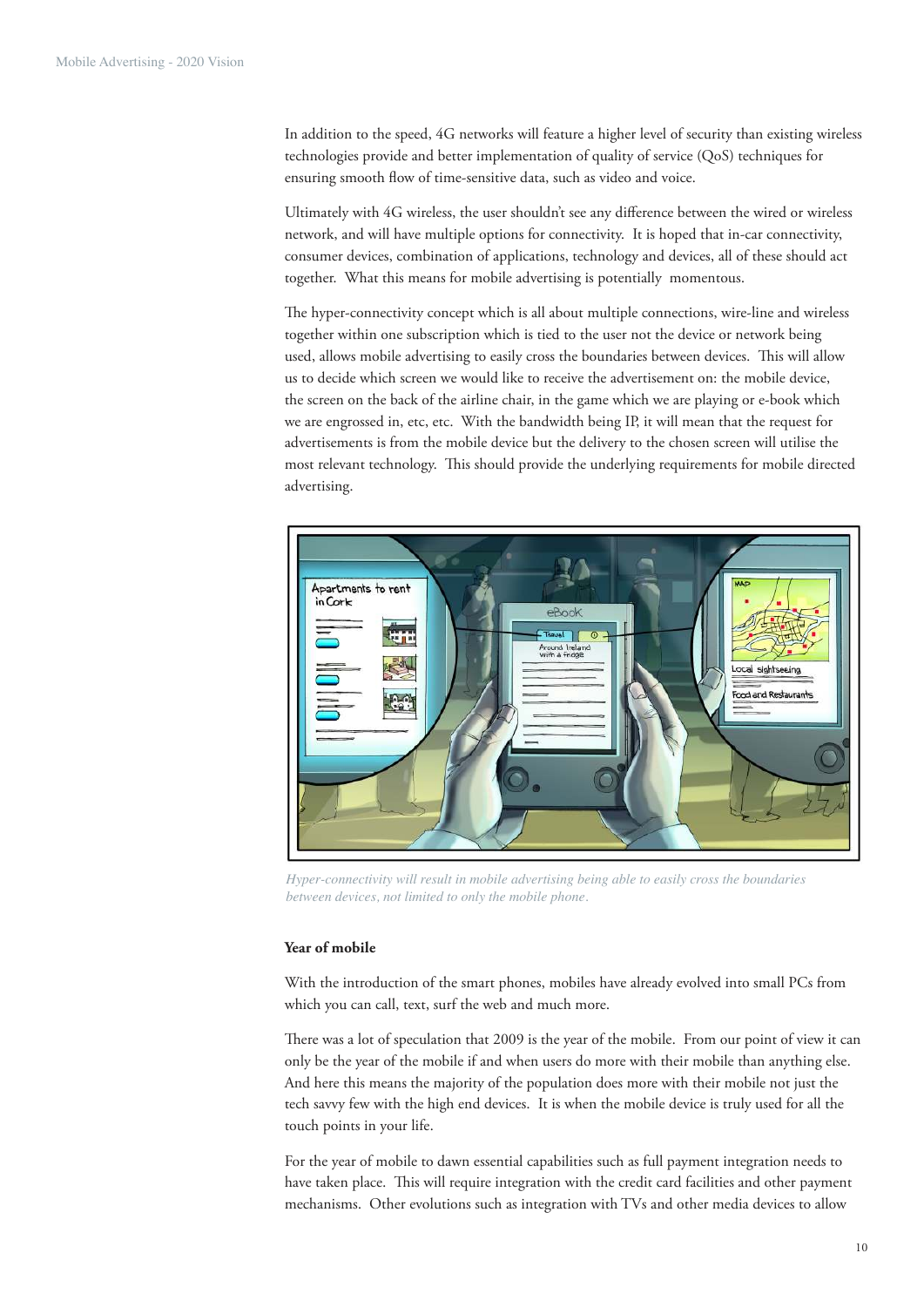remote control of viewing or recording options whilst on the move and even the ability to use the mobile device as a projector in its own right. The true year of mobile will demand that the mobile phone transforms to a mobility device with telephony as a mere part of its full capabilities instead of the current embodiment which is telephony and peripheral functionality.

Interestingly the year of the mobile will also signify the death of the mobile phone as the majority of us currently know it. And from a mobile advertising perspective this blurs the boundaries between producing diferent creative and images for the diferent channel campaigns.

#### **Tipping point of speed**

These boundaries will continue to blur with the advancement of data speed. 4G networks are reputed to allow speeds as high as 100 megabytes per sec (Mbps). However, this will pale into insignificance when the Terabyte per second (TBp/s) is unleashed onto the general public.

his is an initiative which CERN (European Organisation for Nuclear Research) is progressing. It will take time before this is readily available in a commercial environment – the average take up rate is at least 8 – 10 years.

However, when this is a viable option then the scope of what can be achieved for mobile advertising over mobility devices is immense. There will be no latency on mobile devices which will result in a level playfield as far as creating and delivering high resolution adverts to all screens – mobile or fixed.

#### **Mobile directed advertising**

On the road to 2020 the mobile phone will have transformed into a mobility device which is even more indispensable. The mobility device will be a multi-purpose device which provides the technological representation of us. The ever sophisticated mobile chips will communicate with other hyper connected devices the specific individual requirements held in the digital cog. This data conductor could be described as Life's remote control.

The advertising will be directed by the mobility device. By this we mean that instead of advertisements being pushed via a particular mobile channel (e.g.: WAP banners, SMS or MMS) that the advertisements are directed to the chosen screen. The hyper connectivity should enable advertisements to be directed from a mobile screen for instance to the in-car computer screen or TV screen whilst you're on a plane, e-book, etc.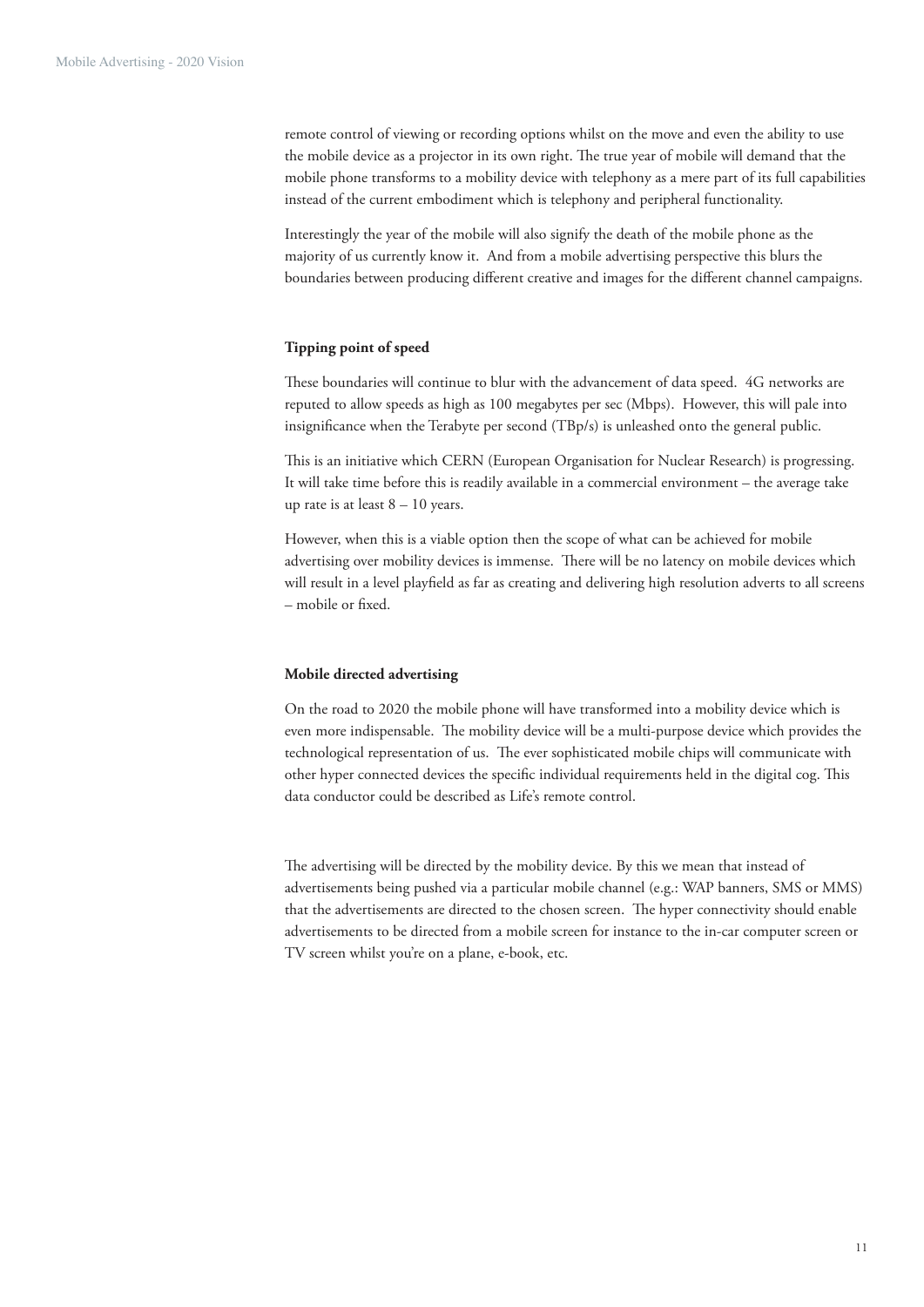

*Mobile directed advertising allows the individual to select the screen to which the advertisement is delivered.* 

# 2020 equals mobile directed advertising

Although mobile advertising is currently an embryonic market its potential remains clear. Mobile advertising will continue to evolve, less segregated from the other forms of traditional advertising and will transform into mobile directed advertising.

he individual will pull mobile marketing information from the selected brands instead of those brands pushing semi-targeted advertisements out to an unsuspecting public. They will decide on which of the many screens in their life the advertisements will be directed to, using their mobile device. Advertisers who openly embrace the individuality of their consumers and invite them to actively participate will flourish. Mobile operators will segment allowing for companies to focus on their core competencies be it infrastructure providers which supply the capabilities for advertising to be delivered with the required quality of service or service providers which concentrate on the enriched offerings which an ad-supported model can enable.

he end result is that mobile directed advertising in 2020 will be more collaborative with the individual in control of their own advertising experience. As with VHS, the people will decide what will become successful.